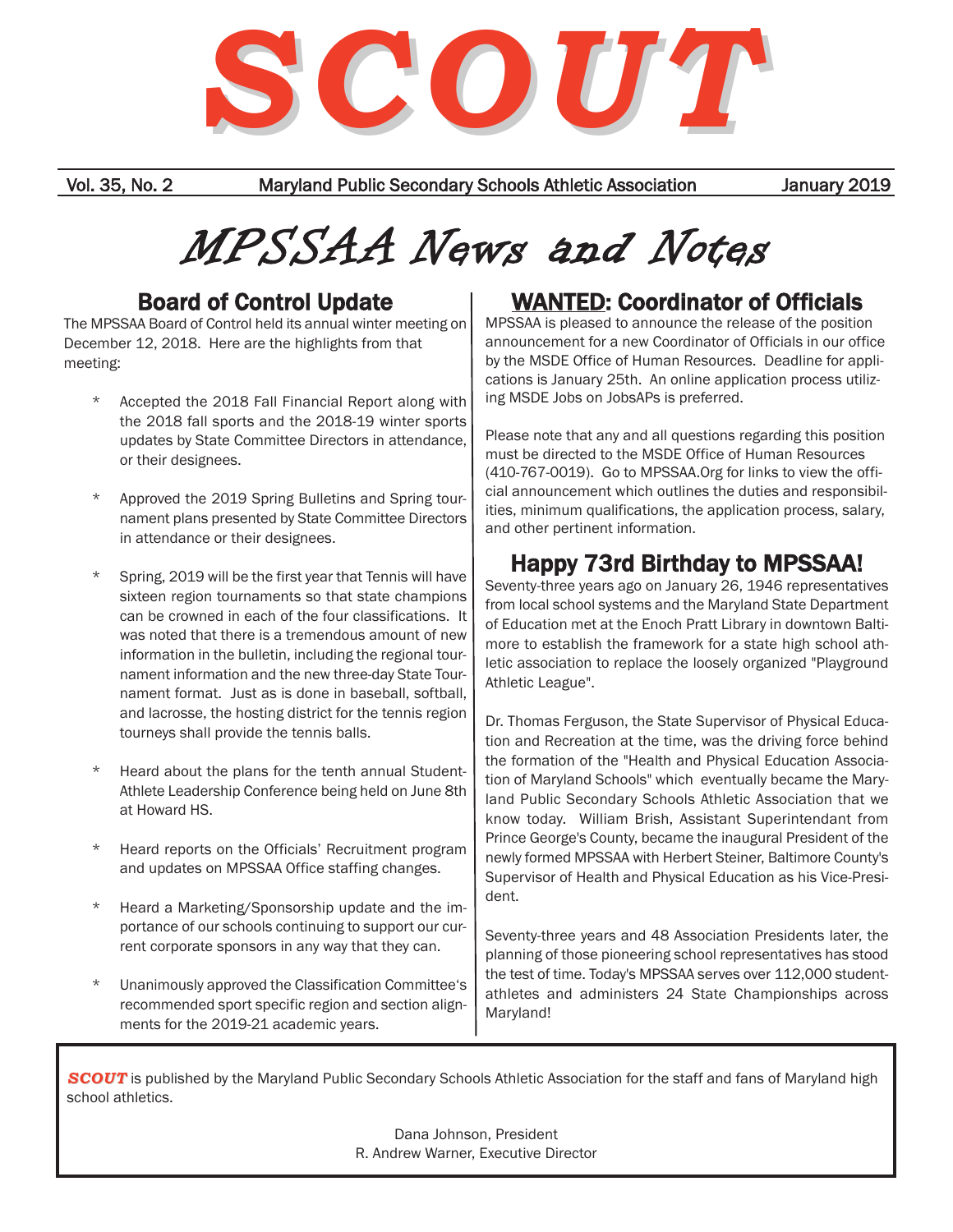# USTA Mid-Atlantic HS Tennis Workshop

Registration for the 2019 High School Tennis Coaches' Workshop, hosted by USTA Mid-Atlantic, has begun and you won't want to miss this terrific professional development opportunity. This workshop is scheduled for Sunday, February 3 beginning with check-in at 8:30 am followed by the on-court and classroom presentations from 9 am until 3 pm at the Junior Tennis Champions Center located at 5200 Campus Drive in College Park.

A combination of classroom sessions and on-court activities will be led by area and national experts so that this day of learning will sharpen your skills and give you new strategies to try with your high school tennis teams to take their tennis game to the next level. Registration includes all workshop sessions, lunch, and resources from USTA and USTA Mid-Atlantic. Advanced registration is \$55 while onsite registration the day of the event is \$60. See the story on MPSSAA.Org for additional information including speaker/presenter bios and special hotel rates secured for this event.

# Get To Know MPSSAA.Org

The Info Center on our website contains numerous reference items for your convenience and use. A searchable directory of schools, the most current version of our Handbook with up-to-the-minute corrections/changes, media and meeting info, record books, references, Scout, sports bulletins, and our calendar. Reference documents include several general guidance resources along with a calendar of the first practice, first play, and state tournament dates for 2019-2026, projected state tournament timelines for 2018-20, and quick reference calendars for 2018-2020. Check it out!

# Indoor Track Information

The MPSSAA Indoor Track State Championships will again be held at the Prince George's Sports and Learning Complex. The Class 1A and 2A schools will compete on Monday, February 18 at 11 a.m. The Class 3A and 4A schools compete on Tuesday, February 19 at 4 p.m.

## Indoor Track Region Meet Entries

All coaches should read the instructions on pages 18-20 of the Winter Bulletin to submit entries through MileSplit for the region meets.

Region Meet Entry Deadlines A complete schedule including entry deadlines is online and on page 25 of the Winter Bulletin.

# *2018 Fall Wrap-Up 2018 Fall Wrap-Up*

### STATE CHAMPIONS FALL 2018

| <b>CROSS COUNTRY</b> |                                                      |  |                                                                                              |  |  |  |  |  |
|----------------------|------------------------------------------------------|--|----------------------------------------------------------------------------------------------|--|--|--|--|--|
|                      | <u>Boys</u>                                          |  | Girls                                                                                        |  |  |  |  |  |
|                      | 1A Boonsboro                                         |  | <b>1A</b> Boonsboro                                                                          |  |  |  |  |  |
|                      | <b>2A</b> Liberty                                    |  | $(4th \text{ consecutive})$<br>2A Hereford                                                   |  |  |  |  |  |
|                      | $(4th \text{ consecutive})$<br><b>3A</b> Centennial  |  | (4 <sup>th</sup> consecutive)<br><b>3A</b> Northern-Calvert<br>(3 <sup>rd</sup> consecutive) |  |  |  |  |  |
|                      | <b>4A</b> Severna Park<br>$(2^{nd}$ consecutive)     |  | <b>4A</b> Severna Park                                                                       |  |  |  |  |  |
|                      | <b>FIELD HOCKEY</b>                                  |  | <b>FOOTBALL</b>                                                                              |  |  |  |  |  |
|                      | <b>1A</b> South Carroll                              |  | <b>1A</b> Fort Hill                                                                          |  |  |  |  |  |
|                      | <b>2A</b> Liberty                                    |  | 2A Oakdale                                                                                   |  |  |  |  |  |
|                      | <b>3A</b> C. Milton Wright                           |  | <b>3A</b> Franklin                                                                           |  |  |  |  |  |
|                      | <b>4A</b> South River<br>$(3rd \text{ consecutive})$ |  | <b>4A</b> Ouince Orchard                                                                     |  |  |  |  |  |

#### **GOLF**

2A-1A Team Champ Marriotts Ridge *(7th consecutive)* 2A-1A Boys Champ Kevin Hickey, River Hill 2A-1A Girls Champ Faith McIlvain, Marriotts Ridge

4A-3A Team Champ Urbana 4A-3A Boys Champ Edward Coffren, Northern-Calvert 4A-3A Girls Champ Bailey Davis, North Point

| <b>SOCCER</b> |                               |  |                               |  |  |  |  |  |
|---------------|-------------------------------|--|-------------------------------|--|--|--|--|--|
|               | <b>Boys</b>                   |  | Girls                         |  |  |  |  |  |
|               | <b>1A</b> Patterson Mill      |  | 1A Sparrows Point             |  |  |  |  |  |
|               |                               |  | (6 <sup>th</sup> consecutive) |  |  |  |  |  |
|               | 2A Oakdale                    |  | 2A River Hill                 |  |  |  |  |  |
|               |                               |  | (3 <sup>rd</sup> consecutive) |  |  |  |  |  |
|               | 3A C.Milton Wright            |  | <b>3A</b> Northern-Calvert    |  |  |  |  |  |
|               | (2 <sup>nd</sup> consecutive) |  |                               |  |  |  |  |  |
|               | 4A Walt Whitman               |  | <b>4A</b> Perry Hall          |  |  |  |  |  |
|               |                               |  |                               |  |  |  |  |  |
|               |                               |  |                               |  |  |  |  |  |

#### VOLLEYBALL

- 1A Clear Spring
- 2A Williamsport
- 3A Atholton
- 4A Northwest
	- *(4th consecutive)*

# FALL SPORTSMANSHIP AWARD WINNERS

Cross Country Cambridge/SD-1A

#### Field Hockey

Kent Island

Football Frederick Douglass-

PG

**Soccer** Boys: Oakdale **Girls: Smithsburg**  Volleyball

Western STES

Poolesville-2A

N. Hagerstown-3A

Urbana-4A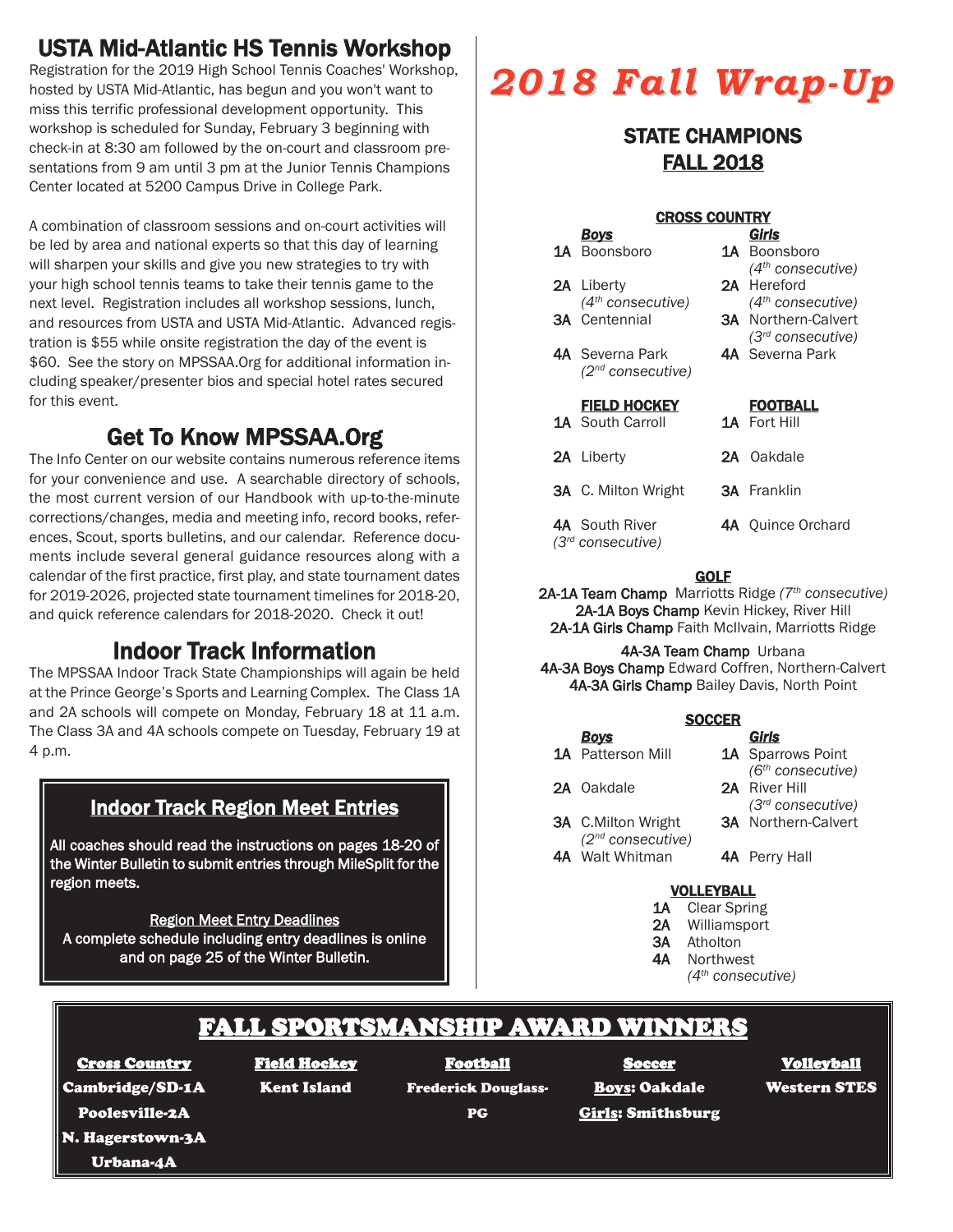# MPSSAA News and Notes

#### Swimming and Diving Information

The MPSSAA Swimming and Diving State Championships will be held at the University of Maryland's Eppley Recreation Center. The Diving Championships will be held on Friday, February 22 at 5 p.m. The Swimming Championships will take place on Saturday, February 23 with the Class 4A-3A starting at 9:30 a.m. and the Class 3A-2A-1A at 4 p.m.

#### Swimming and Diving Entries

All coaches should read the instructions on pages 31-32 of the Winter Bulletin to submit entries for the region meets.

Region Meet Entry Deadlines

A complete schedule including entry deadlines is on page 34 of the Winter Bulletin.

# Wrestling Information

The MPSSAA Dual Meet Wrestling State Championships will be held at North Point High School on Saturday, February 9th and will again crown a state champ in each of the four classifications. The Class 2A and 1A Semifinals will take place at 12 p.m. on 4 mats, while the Class 4A and 3A Semifinals will take place at 2 p.m. The Finals for Class 2A and 1A will start at 4 p.m. on two mats followed by the Class 4A and 3A Finals at 6:30 p.m.

The MPSSAA Individual Wrestling State Championships return again to The Show Place Arena in Upper Marlboro. Bouts begin at 2:30 on Friday, March 1. The competition will resume on Saturday, March 2 at 9:30 a.m. with the Championships Finals scheduled to start at 6:30 p.m.

## 2nd Annual Girls Wrestling Tourney

The State Wrestling Committee is hosting the 2nd annual girls wrestling invitational tournament on February 2nd at Northeast-AA HS in Pasadena. The goal of this event is to highlight girls wrestling, provide skill instruction, and to increase the popularity of this growing division within the sport of wrestling. Information and an entry link were emailed to all Athletic Directors and Supervisors on January 7th. A link to the entry form is also on the Wrestling landing page at MPSSAA.org as well as contained in the story on MPSSAA.Org. Entry deadline is January 25th.

## Sanctioning Reminders

We would like to re-emphasize that host schools for multiteam events need to file the appropriate sanction request form from the MPSSAA.org website with the MPSSAA Executive Director PRIOR to the first play date of that particular season (fall, winter, or spring) and at least 15 days prior to the event for events within the first two weeks of the season.

Each request must include an official listing of participating schools before it can be processed for approval and posting on the MPSSAA.org website. Please note that multi-team events involving only MPSSAA member schools or approved non-member Maryland schools that have signed the "Standards of Competition" do not need to be sanctioned!

# Basketball Tournament Information

The MPSSAA Girls Basketball State Championships are scheduled to be hosted at Towson University's SECU Arena but a week later than usual due to a facility conflict. The Semifinals will take place on Thursday, March 14 and Friday, March 15. The State Finals will take place on Saturday, March 16.

The MPSSAA Boys Basketball State Championships are scheduled to be hosted at the University of Maryland's Xfinity Center but also a week later than usual due to a facility conflict. The Semifinals take place on Thursday, March 14 and Friday, March 15. The State Finals will take place on Saturday, March 16.

All teams in each section of each region will be seeded according to their winning percentage. The tournament seeding will be conducted on Tuesday, February 26 therefore, the last play date for seeding consideration will be Monday, February 25.

# Wendy's Community Night Fundraiser

Want to have a fun, easy way to raise funds for your school, organization, or team? Hold a "Community Night" at your local Wendy's! The more people that you bring to the event, the more money you can make because Wendy's donates 10% of the total sales at the event back to your school, organization, or team. Make the events a regular occurrence as fundraising nights can be held once a month on Monday through Thursday nights. Schedule your event now by going to MPSSAA.Org for more information, ask the General Manager of your local Wendy's about setting up an event, or email Tricia Alfaro at triciaalfaro@npcinternational for more details.

# State Tournament Brackets, Schedule, and Results

County Sports Zone (CSZ) continues to be the official hub for school communities to access brackets, schedules, and results for the 2019 MPSSAA Winter Playoffs. Schools are asked to use the contact information below to report scores and schedules throughout their respective tournaments.

#### Report Schedule and Results

Indoor Track, Wrestling State Finals and Swimming and Diving Championships:

CSZ will be on-site to post results in real time.

Email: BoysBasketball@CountySportsZone.com GirlsBasketball@CountySportsZone.com Text BOTH: Ed Waldman @ 443-756-7601 AND Anthony Saleiro @ 301-908-5678

#### IT IS VERY IMPORTANT TO STATE IF IT'S A BOYS GAME OR A GIRLS GAME!!

If coaches have been sending CSZ scores during the regular season, continue to use the CSZ score text line -443-279-4676.